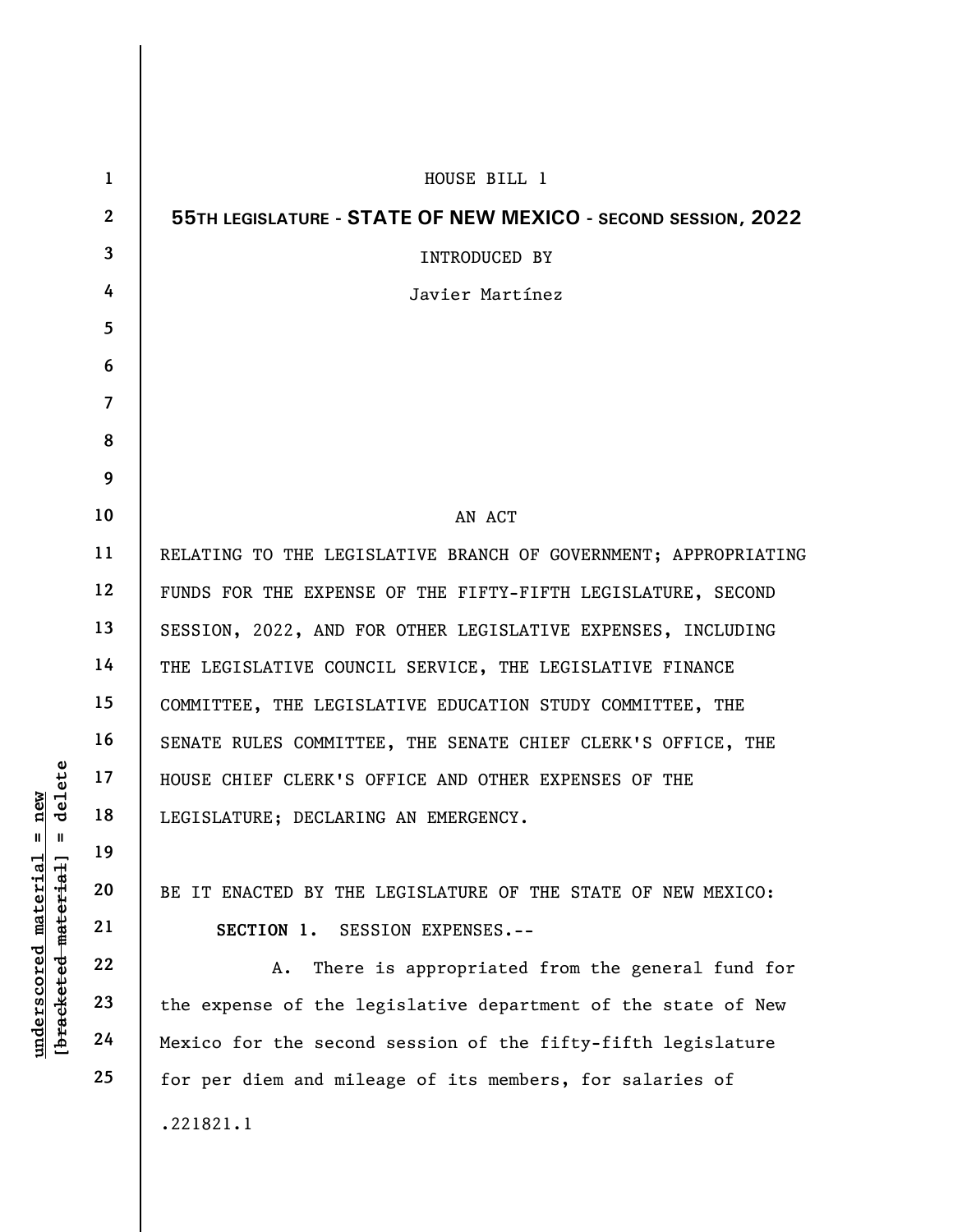2 employees and for other expenses of the legislature, five million nine hundred sixteen thousand eight hundred dollars (\$5,916,800) or so much thereof as may be necessary for such purposes.

5 6 B. The expenditures referred to in Subsection A of this section are as follows:

|                                             | $\overline{\mathcal{L}}$ | per diem for members of the senate<br>(1)                      |
|---------------------------------------------|--------------------------|----------------------------------------------------------------|
|                                             | 8                        | \$217,980;                                                     |
|                                             | 9                        | (2)<br>per diem for members of the house of                    |
|                                             | 10                       | representatives \$ 363,300;                                    |
|                                             | 11                       | mileage traveled by members of the senate<br>(3)               |
|                                             | 12                       | going to and returning from the seat of government by the      |
|                                             | 13                       | usually traveled route, one round trip. $\$ 6,700;$            |
|                                             | 14                       | mileage traveled by members of the house<br>(4)                |
|                                             | 15                       | of representatives going to and returning from the seat of     |
|                                             | 16                       | government by the usually traveled route, one round trip.      |
| delete                                      | 17                       | $\ldots$ $\frac{10}{760}$ ;                                    |
| new                                         | 18                       | (5)<br>salaries and employee benefits of senate                |
| Ш<br>Ш                                      | 19                       |                                                                |
| materia <sup>-</sup><br>[bracketed material | 20                       | salaries and employee benefits of house of<br>(6)              |
|                                             | 21                       | representatives employees \$ 1,665,200;                        |
|                                             | 22                       | for expense of the senate not itemized<br>(7)                  |
| <u>underscored</u>                          | 23                       | above, three hundred ninety-five thousand eight hundred fifty- |
|                                             | 24                       | nine dollars (\$395,859). No part of this item may be          |
|                                             | 25                       | transferred to salaries or employee benefits;                  |
|                                             |                          | .221821.1                                                      |

1

3

4

 $- 2 -$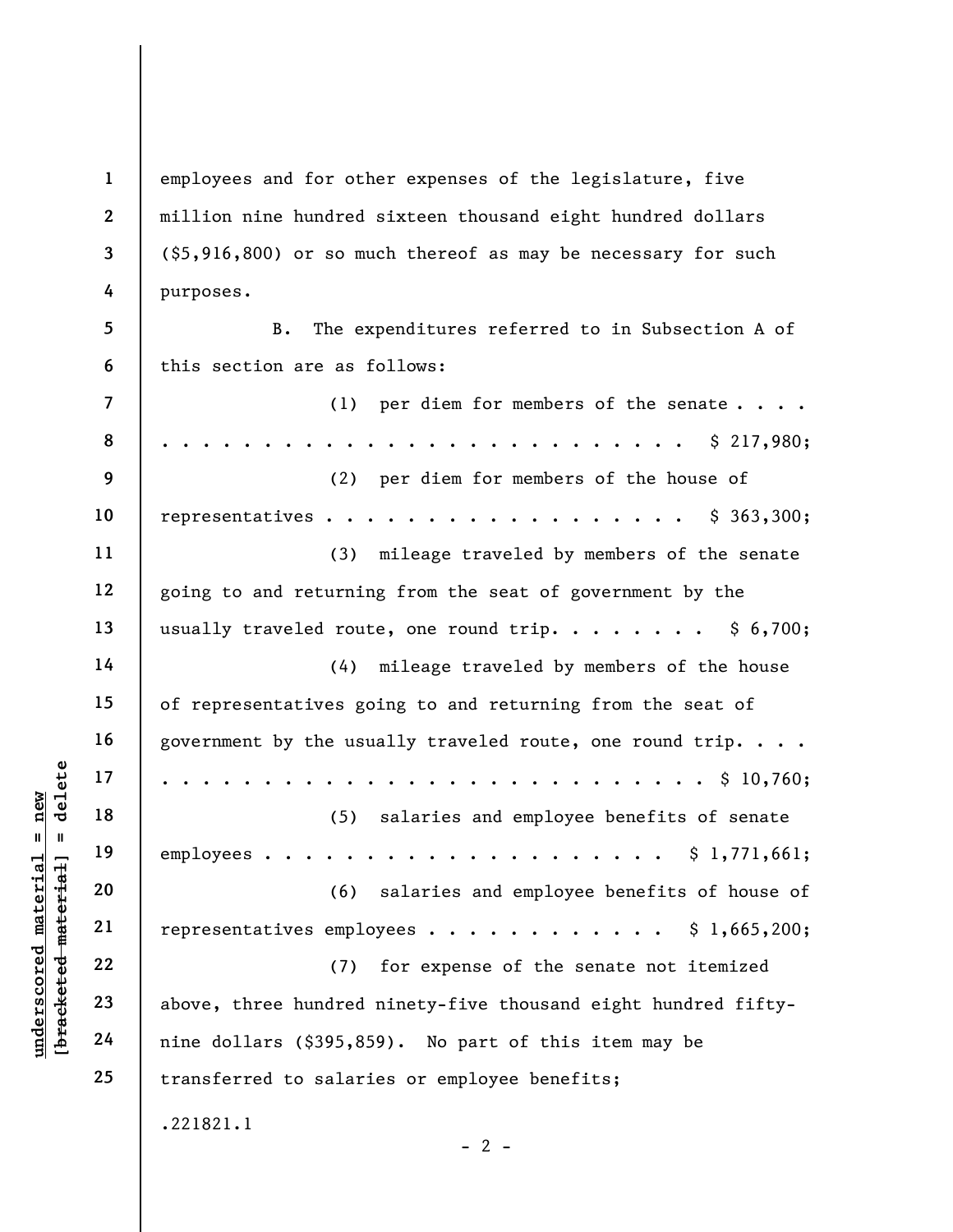(8) for expense of the house of representatives not itemized above, four hundred twenty-six thousand five hundred forty dollars (\$426,540). No part of this item may be transferred to salaries or employee benefits; and

(9) for session expenses of the legislative council service, the joint billroom and mailroom and joint legislative switchboard, one million fifty-eight thousand eight hundred dollars (\$1,058,800) to be disbursed upon vouchers signed by the director of the legislative council service or the director's designee.

under 17<br>
= 18<br>
= 18<br>
= 19<br>
= 19<br>
= 19<br>
= 19<br>
= 19<br>
= 19<br>
= 19<br>
= 19<br>
= 19<br>
= 19<br>
= 19<br>
= 19<br>
= 19<br>
= 19<br>
= 19<br>
= 19<br>
= 19<br>
= 19<br>
= 19<br>
= 19<br>
= 19<br>
= 19<br>
= 19<br>
= 19<br>
= 19<br>
= 19<br>
= 19<br>
= 19<br>
= 19<br>
= 19<br>
= 19<br>
= 19<br>
= 19<br>
= C. The expenditures for the senate shall be disbursed on vouchers signed by the chair of the committees' committee and the chief clerk of the senate or the chief clerk's designee. The expenditures for the house of representatives shall be disbursed on vouchers signed by the speaker and chief clerk of the house of representatives or the chief clerk's designee. Following adjournment of the session, expenditures authorized pursuant to Paragraphs (1) through (8) of Subsection B of this section shall be disbursed upon vouchers signed by the director of the legislative council service or the director's designee.

D. Under the printing contracts entered into for the second session of the fifty-fifth legislature, the chair of the committees' committee of the senate, subject to the .221821.1

22 23 24

25

1

2

3

4

5

6

7

8

9

10

11

12

13

14

15

16

17

18

19

20

21

 $-3 -$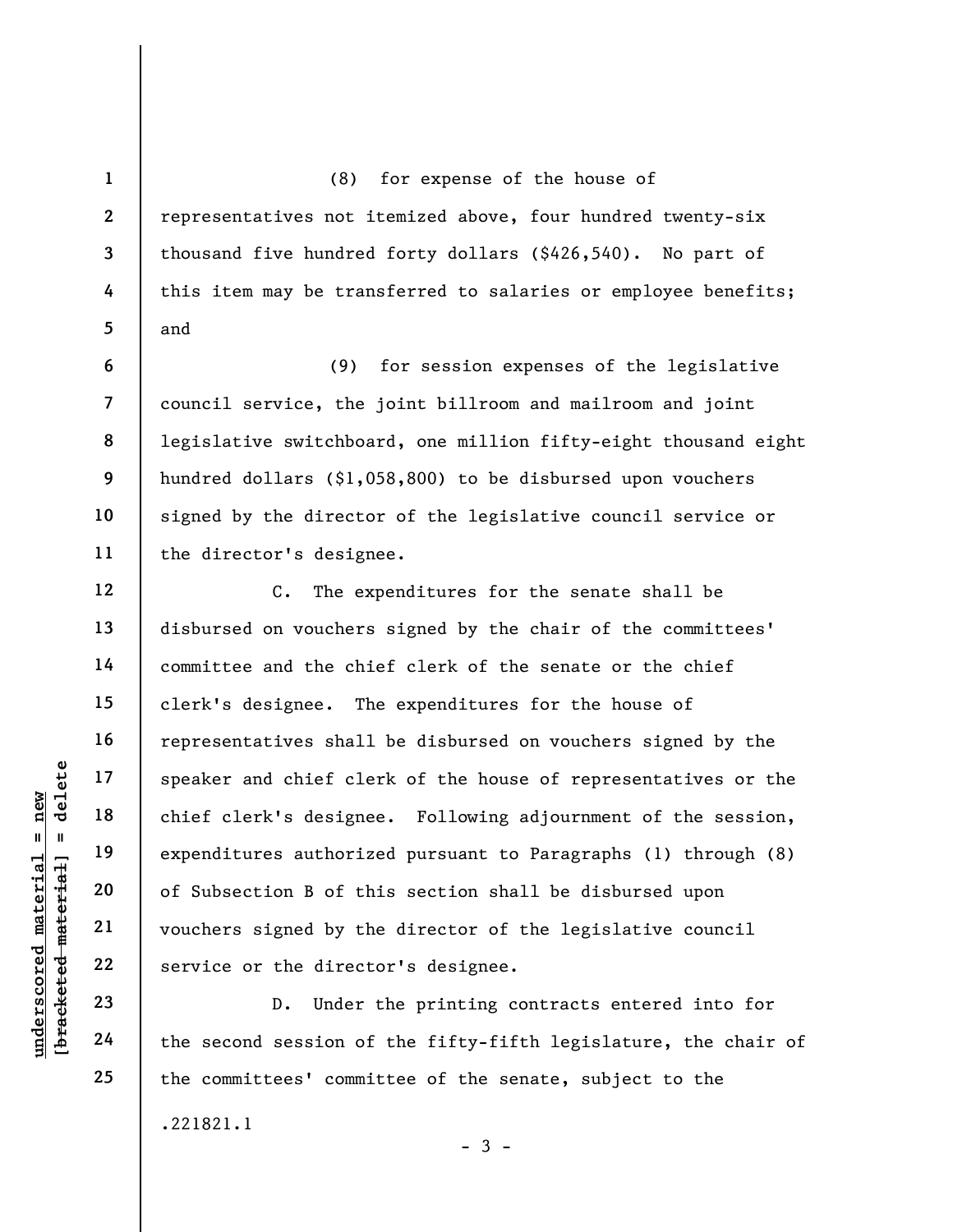1 2 3 4 5 6 7 8 9 10 11 12 approval of the committee, and the speaker of the house of representatives are authorized and directed to provide for the printing of all bills, resolutions, joint resolutions, memorials and joint memorials introduced in the senate or house, the printing of the bill locator and the printing of all necessary stationery required for use in the respective houses. They are further directed to provide for the purchase of all supplies necessary for use in the respective houses within the appropriation provided. The orders for printing, stationery and supplies shall be approved by the chair of the committees' committee of the senate or by the speaker of the house of representatives.

SECTION 2. BILLS AND OTHER PRINTED MATERIALS.--

Understand Mater they are ordered material after they are ordered shall supply a complementation of the material distribution material distribution material distribution material distribution material distribution material A. For the second session of the fifty-fifth legislature, bills, resolutions, joint resolutions, memorials and joint memorials delivered to the printer shall be returned by the printer to the joint billroom within forty-two hours after they are ordered to be printed. The billroom personnel shall supply a complete file of bills, resolutions, joint resolutions, memorials, joint memorials and other printed distribution materials to the following:

(1) upon request, one copy to each member of the house of representatives and the senate;

(2) upon written request, one copy to each county clerk, district judge, radio or television station and .221821.1 - 4 -

13

14

15

16

17

18

19

20

21

22

23

24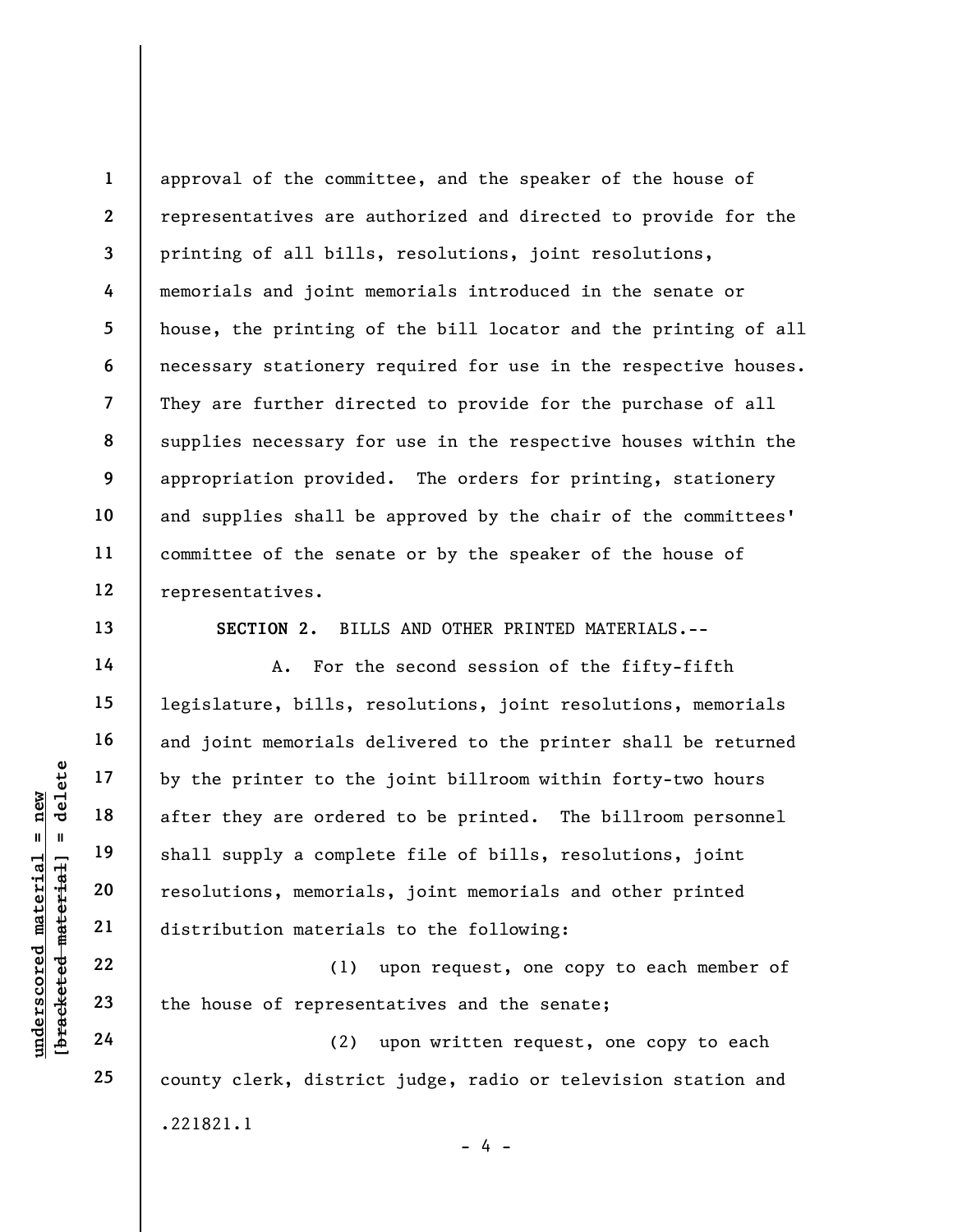1 2 newspaper and to the general library of each state-supported institution of higher learning; and

3 8 (3) upon written request, one copy to each state department, commission, board, institution or agency, each elected state official, each incorporated municipality, each district attorney, each ex-governor, each member of the New Mexico congressional delegation and each school district in the state.

underscored material = new [bracketed material] = delete 12 B. Any person not listed in Subsection A of this section may secure a complete file of the bills, resolutions, joint resolutions, memorials and joint memorials of the legislature by depositing with the legislative council service the amount of four hundred dollars (\$400), which deposit shall be paid to the state treasurer to the credit of the legislative expense fund. Additional single copies of items of legislation shall be sold for two dollars (\$2.00) unless the director of the legislative council service shall, because of its length, assign a higher price not to exceed ten cents (\$.10) per page. Copies of a daily bill locator, other than those copies furnished to each member of the respective houses, shall be supplied by the legislative council service at a charge of one hundred thirty-five dollars (\$135) for the entire session.

SECTION 3. LEGISLATIVE COUNCIL SERVICE.--There is appropriated from the general fund to the legislative council service, to be disbursed on vouchers signed by the director of .221821.1  $- 5 -$ 

4

5

6

7

9

10

11

13

14

15

16

17

18

19

20

21

22

23

24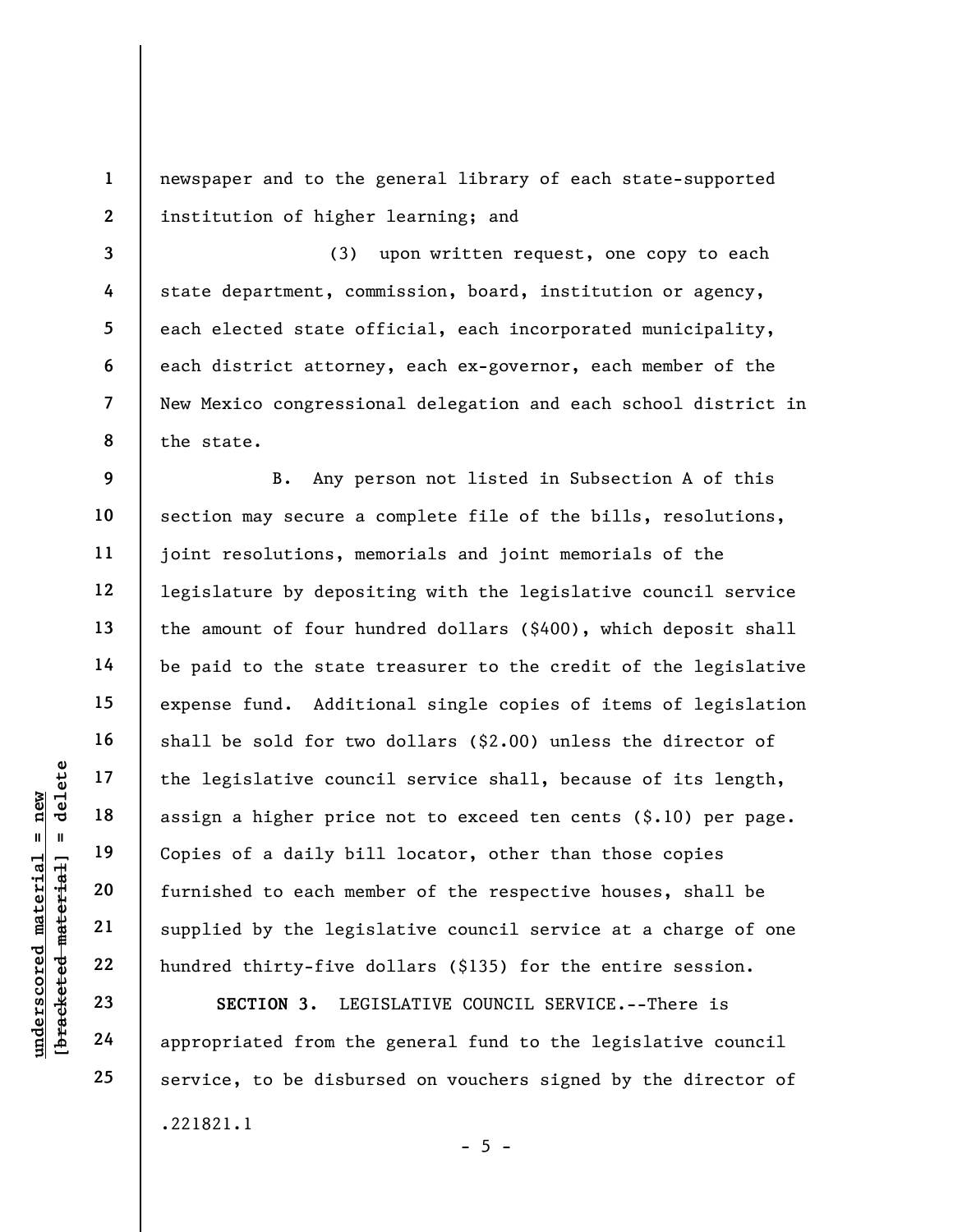1 2 3 4 5 6 the legislative council service or the director's designee, one million five hundred thousand dollars (\$1,500,000) for expenditure in fiscal year 2022 and subsequent fiscal years for the ongoing planning, output development and design of a legislative processing system, and for fiscal year 2023 the following:

|    | Personal Services & Employee Benefits | \$5,707,000  |
|----|---------------------------------------|--------------|
| 8  | Contractual Services                  | 758,200      |
| 9  | Other Costs                           | 985,700      |
| 10 | Total                                 | \$7,450,900. |

SECTION 4. LEGISLATURE.--There is appropriated from the general fund for the expense of the legislative department, not provided for in Section 1 of this act, for fiscal years 2022 and 2023 unless otherwise indicated, to be disbursed on vouchers signed by the director of the legislative council service or the director's designee, the following:

underscored material = new [bracketed material] = delete A. for travel expenses of legislators other than New Mexico legislative council members, on legislative council business, for committee travel, staff and other necessary expenses for other interim committees and for other necessary legislative expenses, one million dollars (\$1,000,000); provided that the New Mexico legislative council may transfer amounts from the appropriation in this subsection, during the fiscal years for which appropriated, to any other legislative appropriation where they may be needed;

 $- 6 -$ 

.221821.1

11

12

13

14

15

16

17

18

19

20

21

22

23

24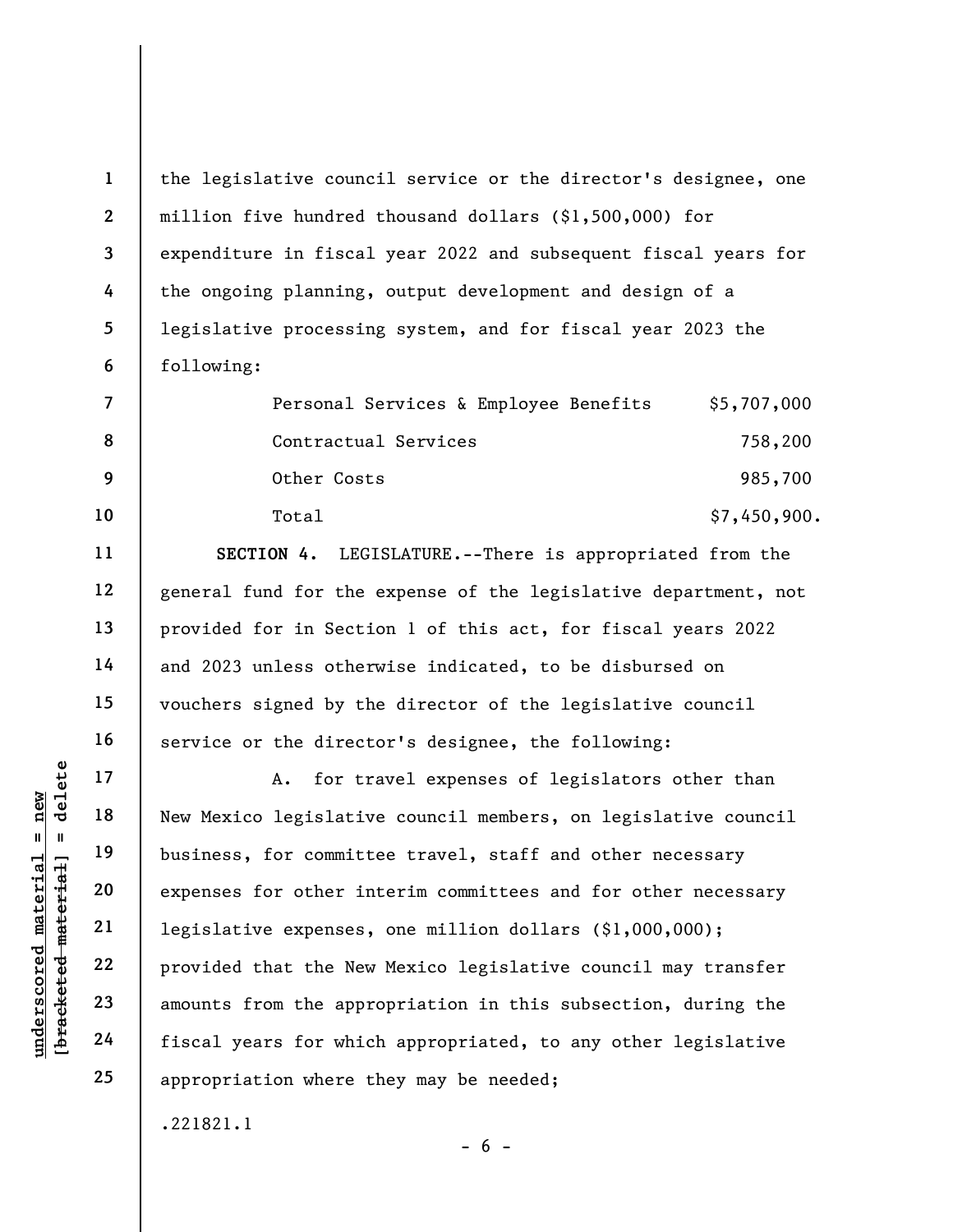|                                                | $\mathbf{1}$            | for pre-session expenditures and for necessary<br><b>B</b> .   |
|------------------------------------------------|-------------------------|----------------------------------------------------------------|
|                                                | $\overline{2}$          | contracts, supplies and personnel for interim session          |
|                                                | 3                       | preparation, four hundred fifty thousand dollars (\$450,000);  |
|                                                | 4                       | for a statewide legislative intern program,<br>$C_{\bullet}$   |
|                                                | 5                       | fifty thousand dollars (\$50,000);                             |
|                                                | 6                       | $D$ .<br>for dues and fees of national organizations of        |
|                                                | $\overline{\mathbf{7}}$ | which the legislature is a member, four hundred eighteen       |
|                                                | 8                       | thousand dollars $(\$418,000)$ ;                               |
|                                                | 9                       | Ε.<br>for the legislative information system, one              |
|                                                | 10                      | million seven hundred twenty-three thousand four hundred       |
|                                                | 11                      | dollars $(§1, 723, 400);$                                      |
|                                                | 12                      | $F$ .<br>for audiovisual upgrades to committee rooms for       |
|                                                | 13                      | virtual, hybrid and webcasting hardware and software, two      |
|                                                | 14                      | hundred fifty thousand dollars (\$250,000);                    |
|                                                | 15                      | G.<br>for the contractual services of the capitol              |
|                                                | 16                      | buildings planning commission, one hundred fifty thousand      |
| delete                                         | 17                      | dollars (\$150,000); and                                       |
| new<br>$\mathsf{II}^-$<br>- 11                 | 18                      | for the interim duties of the senate rules<br>Η.               |
|                                                | 19                      | committee, thirty-five thousand dollars (\$35,000).            |
| materia                                        | 20                      | SECTION 5. LEGISLATIVE FINANCE COMMITTEE.--There is            |
|                                                | 21                      | appropriated from the general fund to the legislative finance  |
| [bracketed material<br>$\bm{{\rm underscore}}$ | 22                      | committee for fiscal year 2023, to be disbursed on vouchers    |
|                                                | 23                      | signed by the chair of the committee or the chair's designated |
|                                                | 24                      | representative, the following:                                 |
|                                                | 25                      | Personal Services & Employee Benefits<br>\$4,200,000           |
|                                                |                         | .221821.1<br>$-7 -$                                            |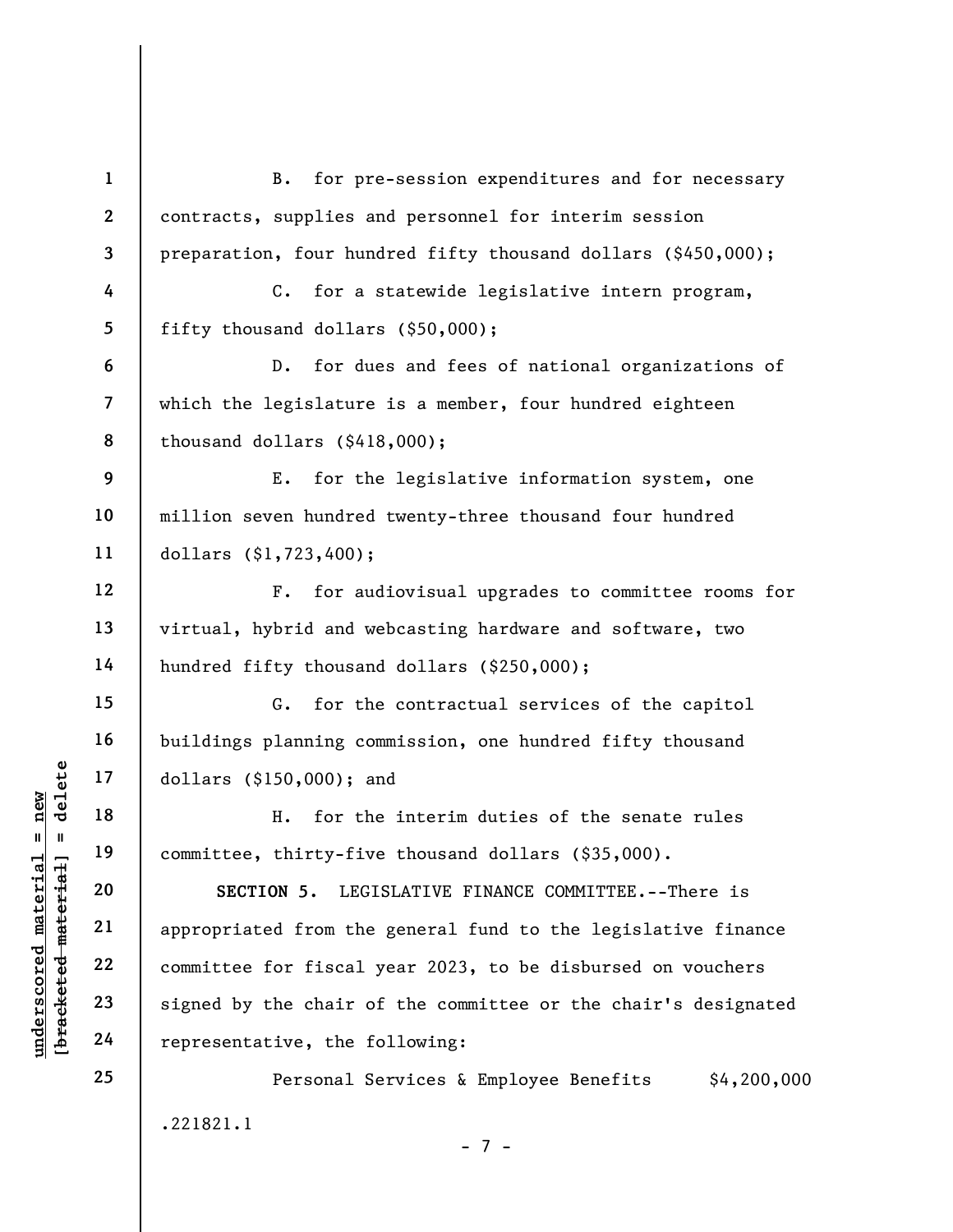|                                                           | $\mathbf{1}$   | Contractual Services                                            | 330,000      |  |  |
|-----------------------------------------------------------|----------------|-----------------------------------------------------------------|--------------|--|--|
|                                                           | $\mathbf{2}$   | Other Costs                                                     | 313,900      |  |  |
|                                                           | 3              | Total                                                           | \$4,843,900. |  |  |
|                                                           | 4              | SECTION 6.<br>LEGISLATIVE EDUCATION STUDY COMMITTEE. -- There   |              |  |  |
|                                                           | 5              | is appropriated from the general fund to the legislative        |              |  |  |
|                                                           | 6              | education study committee for fiscal year 2023, to be disbursed |              |  |  |
|                                                           | $\overline{7}$ | on vouchers signed by the chair of the committee or the chair's |              |  |  |
|                                                           | 8              | designated representative, the following:                       |              |  |  |
|                                                           | 9              | Personal Services & Employee Benefits                           | \$1,255,300  |  |  |
|                                                           | 10             | Contractual Services                                            | 70,000       |  |  |
|                                                           | 11             | Other Costs                                                     | 112,500      |  |  |
|                                                           | 12             | Total                                                           | \$1,437,800. |  |  |
|                                                           | 13             | SECTION 7. HOUSE CHIEF CLERK. -- There is appropriated from     |              |  |  |
|                                                           | 14             | the general fund to the legislative council service for         |              |  |  |
|                                                           | 15             | expenditure in fiscal year 2023 for the operation of the house  |              |  |  |
|                                                           | 16             | chief clerk's office, to be disbursed on vouchers signed by the |              |  |  |
| delete                                                    | 17             | director of the legislative council service, the following:     |              |  |  |
| new                                                       | 18             | Personal Services & Employee Benefits                           | \$1,505,000  |  |  |
| Ш<br>- II                                                 | 19             | Contractual Services                                            | 253,100      |  |  |
|                                                           | 20             | Other Costs                                                     | 45,000       |  |  |
|                                                           | 21             | Total                                                           | \$1,803,100. |  |  |
|                                                           | 22             | SECTION 8.<br>SENATE CHIEF CLERK.--There is appropriated        |              |  |  |
| underscored material<br>[ <del>bracketed material</del> ] | 23             | from the general fund to the legislative council service for    |              |  |  |
|                                                           | 24             | expenditure in fiscal year 2023 for the operation of the senate |              |  |  |
|                                                           | 25             | chief clerk's office, to be disbursed on vouchers signed by the |              |  |  |
|                                                           |                | .221821.1<br>Q                                                  |              |  |  |

- 8 -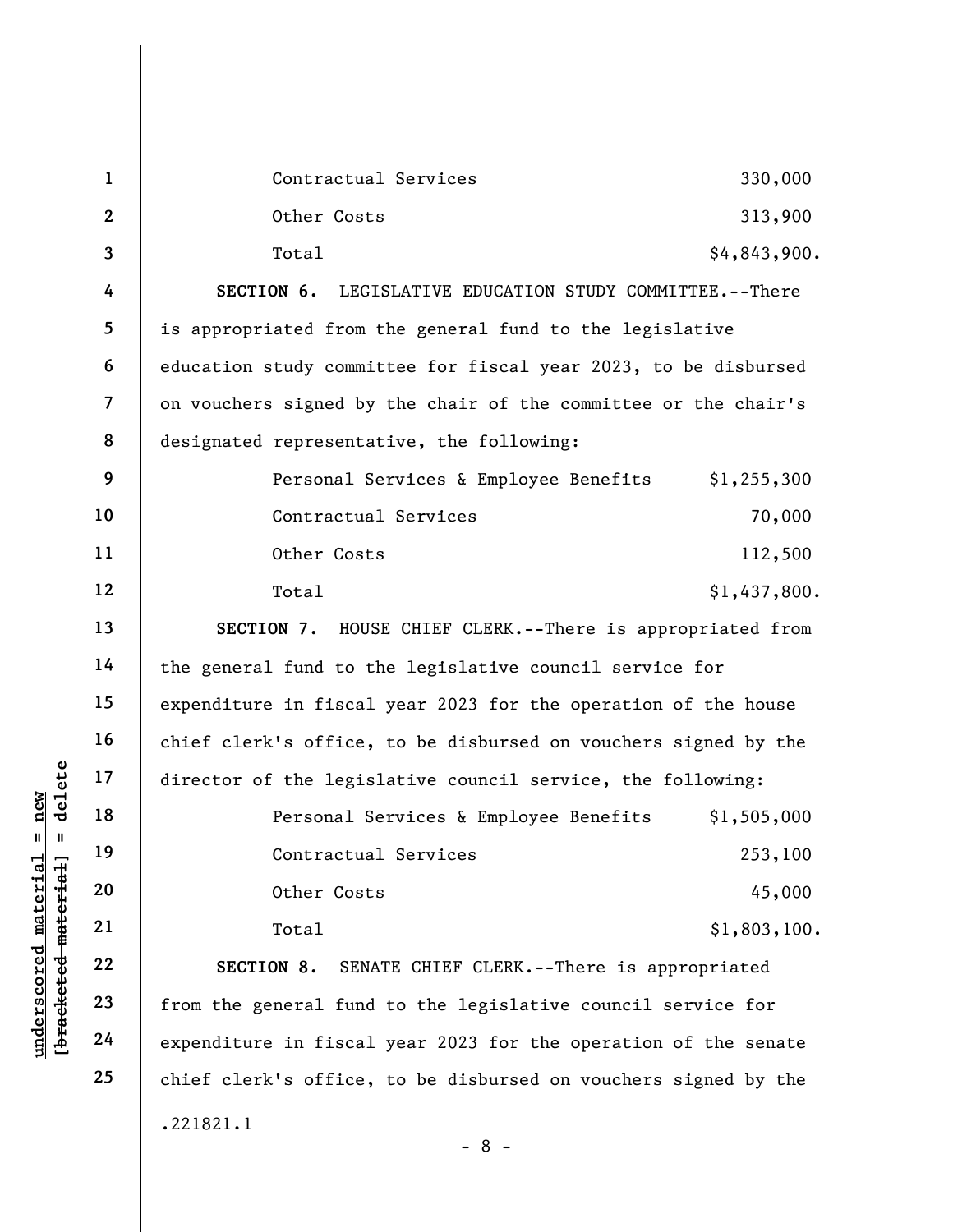|  | $\mathbf{1}$                      |                                       |                                                                                                                                                                                                                                                                                                                                                                                                                                                                                                                                                                                                                                                                                                                                                                                                                                                                                                                                                                                                                                                                                                                                                                                                                                                     |
|--|-----------------------------------|---------------------------------------|-----------------------------------------------------------------------------------------------------------------------------------------------------------------------------------------------------------------------------------------------------------------------------------------------------------------------------------------------------------------------------------------------------------------------------------------------------------------------------------------------------------------------------------------------------------------------------------------------------------------------------------------------------------------------------------------------------------------------------------------------------------------------------------------------------------------------------------------------------------------------------------------------------------------------------------------------------------------------------------------------------------------------------------------------------------------------------------------------------------------------------------------------------------------------------------------------------------------------------------------------------|
|  | $\mathbf{2}$                      | Personal Services & Employee Benefits | \$1,603,700                                                                                                                                                                                                                                                                                                                                                                                                                                                                                                                                                                                                                                                                                                                                                                                                                                                                                                                                                                                                                                                                                                                                                                                                                                         |
|  | $\overline{\mathbf{3}}$           | Contractual Services                  | 218,800                                                                                                                                                                                                                                                                                                                                                                                                                                                                                                                                                                                                                                                                                                                                                                                                                                                                                                                                                                                                                                                                                                                                                                                                                                             |
|  | 4                                 | Other Costs                           | 53,200                                                                                                                                                                                                                                                                                                                                                                                                                                                                                                                                                                                                                                                                                                                                                                                                                                                                                                                                                                                                                                                                                                                                                                                                                                              |
|  | 5                                 | Total                                 | \$1,875,700.                                                                                                                                                                                                                                                                                                                                                                                                                                                                                                                                                                                                                                                                                                                                                                                                                                                                                                                                                                                                                                                                                                                                                                                                                                        |
|  | 6                                 |                                       |                                                                                                                                                                                                                                                                                                                                                                                                                                                                                                                                                                                                                                                                                                                                                                                                                                                                                                                                                                                                                                                                                                                                                                                                                                                     |
|  | $\overline{7}$<br>8<br>9          |                                       |                                                                                                                                                                                                                                                                                                                                                                                                                                                                                                                                                                                                                                                                                                                                                                                                                                                                                                                                                                                                                                                                                                                                                                                                                                                     |
|  |                                   |                                       |                                                                                                                                                                                                                                                                                                                                                                                                                                                                                                                                                                                                                                                                                                                                                                                                                                                                                                                                                                                                                                                                                                                                                                                                                                                     |
|  |                                   |                                       |                                                                                                                                                                                                                                                                                                                                                                                                                                                                                                                                                                                                                                                                                                                                                                                                                                                                                                                                                                                                                                                                                                                                                                                                                                                     |
|  | 10                                |                                       |                                                                                                                                                                                                                                                                                                                                                                                                                                                                                                                                                                                                                                                                                                                                                                                                                                                                                                                                                                                                                                                                                                                                                                                                                                                     |
|  | 11                                |                                       |                                                                                                                                                                                                                                                                                                                                                                                                                                                                                                                                                                                                                                                                                                                                                                                                                                                                                                                                                                                                                                                                                                                                                                                                                                                     |
|  | 12                                |                                       |                                                                                                                                                                                                                                                                                                                                                                                                                                                                                                                                                                                                                                                                                                                                                                                                                                                                                                                                                                                                                                                                                                                                                                                                                                                     |
|  | 13                                |                                       |                                                                                                                                                                                                                                                                                                                                                                                                                                                                                                                                                                                                                                                                                                                                                                                                                                                                                                                                                                                                                                                                                                                                                                                                                                                     |
|  | 14                                |                                       |                                                                                                                                                                                                                                                                                                                                                                                                                                                                                                                                                                                                                                                                                                                                                                                                                                                                                                                                                                                                                                                                                                                                                                                                                                                     |
|  | 15                                |                                       |                                                                                                                                                                                                                                                                                                                                                                                                                                                                                                                                                                                                                                                                                                                                                                                                                                                                                                                                                                                                                                                                                                                                                                                                                                                     |
|  | 16                                |                                       |                                                                                                                                                                                                                                                                                                                                                                                                                                                                                                                                                                                                                                                                                                                                                                                                                                                                                                                                                                                                                                                                                                                                                                                                                                                     |
|  | 17                                |                                       |                                                                                                                                                                                                                                                                                                                                                                                                                                                                                                                                                                                                                                                                                                                                                                                                                                                                                                                                                                                                                                                                                                                                                                                                                                                     |
|  | 18                                |                                       |                                                                                                                                                                                                                                                                                                                                                                                                                                                                                                                                                                                                                                                                                                                                                                                                                                                                                                                                                                                                                                                                                                                                                                                                                                                     |
|  | 19                                |                                       |                                                                                                                                                                                                                                                                                                                                                                                                                                                                                                                                                                                                                                                                                                                                                                                                                                                                                                                                                                                                                                                                                                                                                                                                                                                     |
|  | 20                                |                                       |                                                                                                                                                                                                                                                                                                                                                                                                                                                                                                                                                                                                                                                                                                                                                                                                                                                                                                                                                                                                                                                                                                                                                                                                                                                     |
|  | 21                                | SECTION 10.                           |                                                                                                                                                                                                                                                                                                                                                                                                                                                                                                                                                                                                                                                                                                                                                                                                                                                                                                                                                                                                                                                                                                                                                                                                                                                     |
|  | 22                                |                                       |                                                                                                                                                                                                                                                                                                                                                                                                                                                                                                                                                                                                                                                                                                                                                                                                                                                                                                                                                                                                                                                                                                                                                                                                                                                     |
|  | 23                                |                                       |                                                                                                                                                                                                                                                                                                                                                                                                                                                                                                                                                                                                                                                                                                                                                                                                                                                                                                                                                                                                                                                                                                                                                                                                                                                     |
|  | 24                                | SECTION 11.                           |                                                                                                                                                                                                                                                                                                                                                                                                                                                                                                                                                                                                                                                                                                                                                                                                                                                                                                                                                                                                                                                                                                                                                                                                                                                     |
|  | delete<br>-material<br>[bracketed |                                       | director of the legislative council service, the following:<br>SECTION 9. OFFICIAL MASTER DATABASE OF LAWS--SELF-<br>PUBLICATION--TRANSITION TO NEW DATABASE TECHNOLOGY.--There is<br>appropriated from the legislative cash balances for the<br>legislative department's share of the continued development<br>required for the master database of official annotated laws of<br>the state, markup language and tagging and its use for<br>legislative document systems and a tagged database of the<br>session laws and for the costs associated in collaborating with<br>the New Mexico compilation commission on the ongoing<br>development and expanding partnership role with the New Mexico<br>compilation commission in the self-publication of the New<br>Mexico Statutes Annotated 1978, including completing the<br>transition to new database technology for freely accessible<br>laws and hard-copy publication, four hundred thousand dollars<br>(\$400,000) for expenditure during fiscal years 2022 and 2023.<br>CATEGORY TRANSFER. -- Amounts set out in<br>Sections 3 through 8 of this act are provided for informational<br>purposes only and may be transferred among categories.<br>PERFORMANCE MEASURES. -- Each legislative |

SECTION 11. PERFORMANCE MEASURES.--Each legislative agency shall adhere to the performance measures specified in .221821.1 - 9 -

24 25